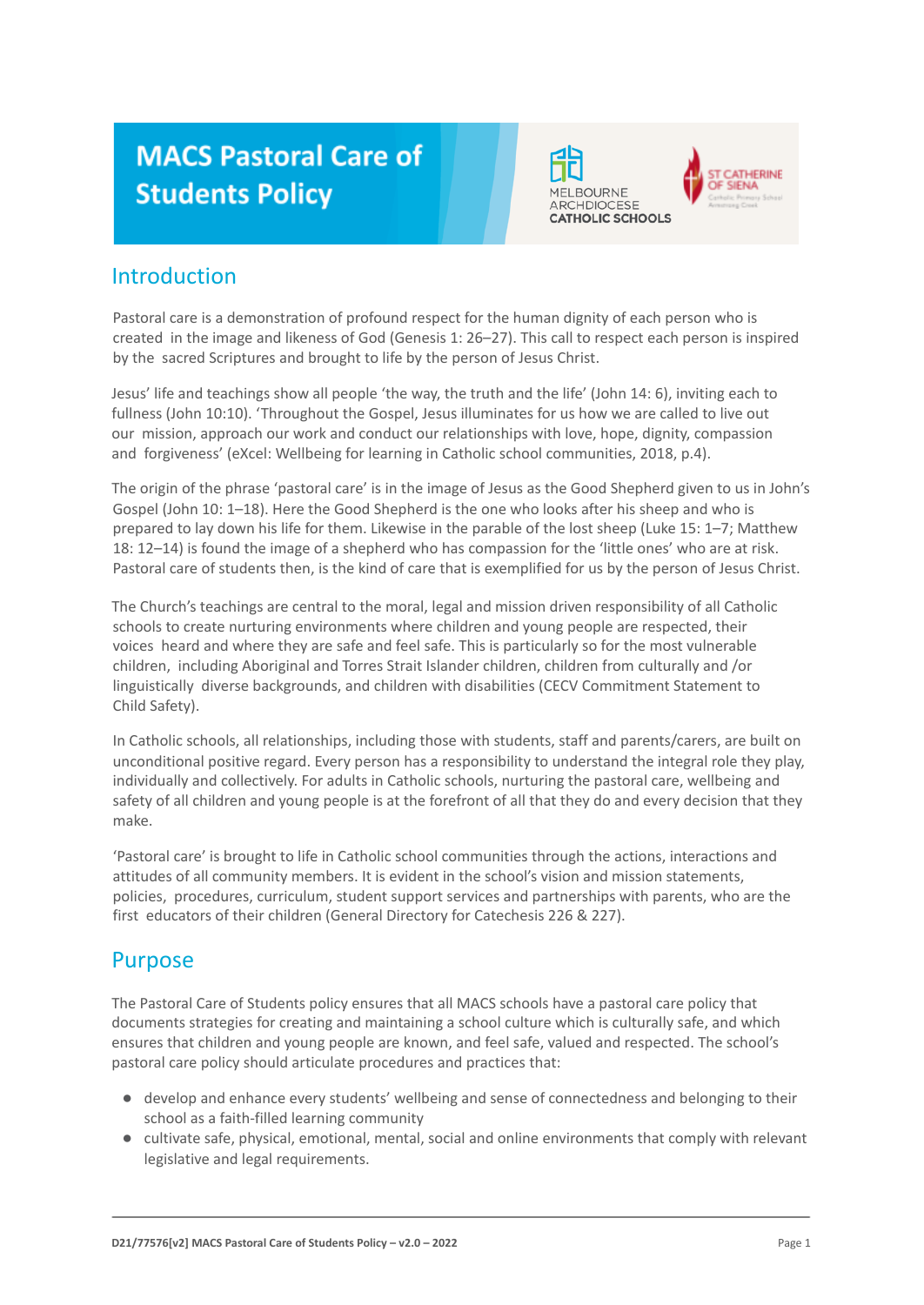● ensure that the diverse and unique identities and experiences of Aboriginal children, young people and students are respected and valued.

# Scope

This policy applies to all MACS schools.

# **Definitions**

**Inclusion** is the right to access and receive a full and engaging education.

MACS schools welcome all members of the community as equal, embracing diversity as a means for dialogue, engagement and deeper understandings of self, others and God. The uniqueness and sacred dignity of each person is celebrated, driven by the Gospel message of love and justice. These convictions guide the encounters, actions and pedagogical approaches that enable all children to learn and thrive

**Pastoral care** is a demonstration of profound respect for the human dignity of each person who is created in the image and likeness of God.

Pastoral care includes the decisions, structures and practices that nurture, support and assist a student to flourish and reach their spiritual, physical, cognitive, social and emotional potential so that they may come to a deeper understanding of their own humanness. The pastoral care of students in MACS schools is focused on actions that promote health, wellbeing, resilience, academic outcomes, social capital and ethical decision making (Cross, 2014).

**Student wellbeing** is a sustainable state of positive mood and attitude, resilience, and satisfaction with self, relationships and experiences at school (Noble & Wyatt, 2008, p.21).

In MACS school settings, a positive sense of pastoral care and wellbeing supports a base for rich learning that enables children and young people to flourish, give expression to their authentic selves and realise their unique potential. This holistic view recognises the sacredness, dignity and giftedness of each person (Horizons of Hope: Wellbeing, 2017, p.3).

# **Principles**

Pastoral care in MACS school communities:

- involves a commitment to creating safe, supportive, inclusive and hope-filled learning environments of welcome where human dignity is respected, diversity and inclusiveness are valued and authentic relationships are fostered
- involves a commitment to creating safe, supportive, inclusive and hope-filled learning environments of welcome where human dignity is respected, diversity and inclusiveness are valued and authentic relationships are fostered
- nurtures the wellbeing of every child in a MACS school, 'their unique story, giftedness and temperament must be understood and valued in a way that enables love, respect, compassion, forgiveness and hope to thrive' (Horizons of Hope: Wellbeing, 2017, p.3)
- ensures that all members of the school community are responsible for creating a positive pastoral climate. Staff, students and parents/guardians/carers share responsibility for developing and maintaining open and cooperative relationships characterised by respect, trust, goodwill and a willingness to engage collaboratively. It is vital that all members of the school community work together to provide a consistent and supportive environment in which students may develop and grow towards maturity
- identifies and nurtures partnerships with appropriate services and agencies in order to support the pastoral care and wellbeing needs of every student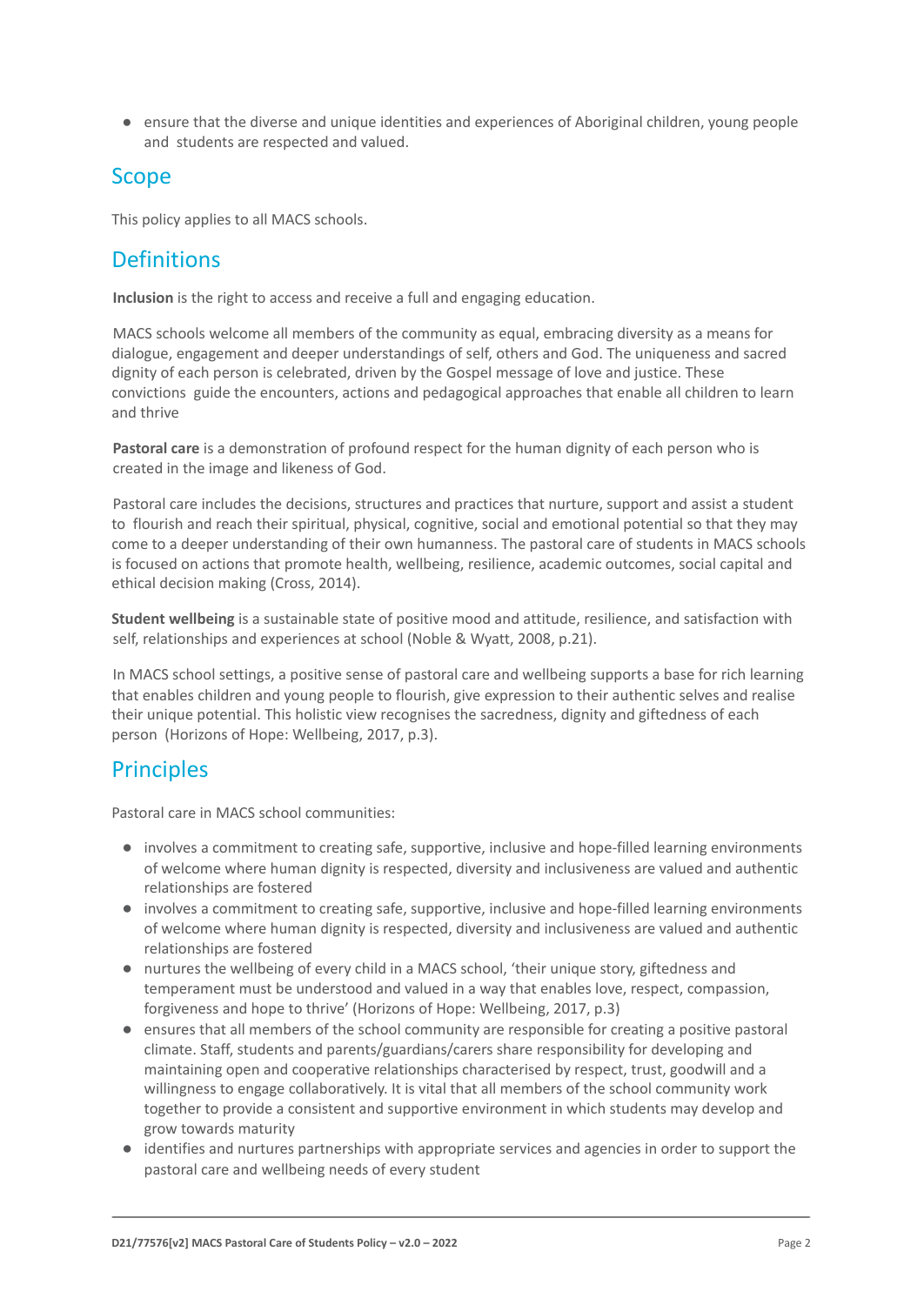● responds to the pastoral and wellbeing needs of students and maintains appropriate confidentiality and privacy. Information is communicated, with necessary permissions, to those who have a right or a need to be informed, either legally or pastorally.

# **Policy**

MACS schools demonstrate effective pastoral care through the following strategies.

- 1. **Melbourne Archdiocese Catholic Schools** supports schools to develop their pastoral care and wellbeing strategies by:
	- 1.1. providing coherent policy frameworks, guidance and resources (refer to External References section)
	- 1.2. developing targeted professional learning
	- 1.3. monitoring compliance through existing protocols including cyclical review as part of school improvement and Victorian Registration and Qualifications Authority (VRQA) requirements.
- 2. **Principals and school leaders** enhance their school's pastoral care and wellbeing by:
	- 2.1. utilising MACS Policy 2.26 Pastoral Care of Students, Horizons of Hope education framework, eXcel: Wellbeing for learning in Catholic school communities, Identity and growth: A perspective for Catholic schools and the Australian Student Wellbeing Framework as the basis to inform and guide their curriculum planning, policies and practices
	- 2.2. supporting staff, through appropriate professional learning, to strengthen their understanding of core Catholic principles including the sanctity of human life and the inherent dignity of the human person
	- 2.3. engaging students and their parents/guardians/carers to collaboratively develop and periodically review practices
	- 2.4. ensuring whole-school approaches are known, understood and readily accessible to all members of the community.
- 3. **Teachers and school staff** support the pastoral care and wellbeing of students by:
	- 3.1. creating and maintaining safe, inclusive and respectful learning environments that enable the unique potential, gifts and innate qualities of each child to unfold and thrive
	- 3.2. understanding their duty of care and accountability in regard to legislation and compliance
	- 3.3. using relationship-based approaches to establish consistent expectations for behaviour
	- 3.4. working in partnership with parents/guardians/carers and families to build resilience and promote a positive sense of self.
- 4. **Students** contribute to developing positive pastoral learning environments and their own and other's wellbeing by:
	- 4.1. treating all members of the school community with respect and courtesy
	- 4.2. following school policies, procedures and guidelines
	- 4.3. taking responsibility for their actions
	- 4.4. reporting all concerns about wellbeing and safety
	- 4.5. co-operating with teachers, school staff and their parents/guardians/carers.
- 5. **Parents/guardians/carers** contribute to developing positive pastoral learning environments for their own and other children's wellbeing by:
	- 5.1. working respectfully, collaboratively and in partnership with staff and members of the school community to create high expectations
	- 5.2. explicitly teaching, modelling and promoting socially responsible behaviours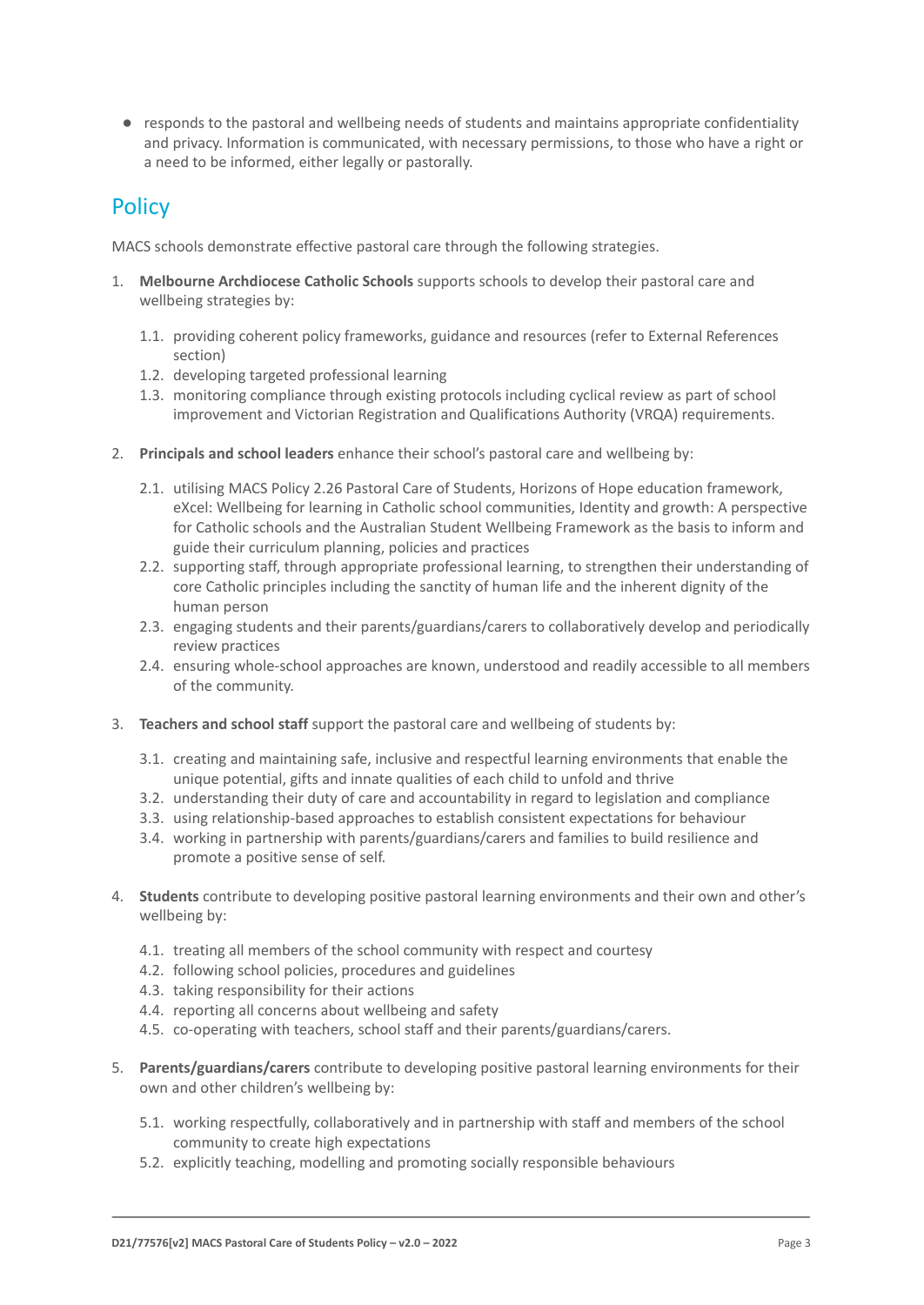5.3. promoting and upholding the core values of the school by supporting school policies and procedures.

### Procedures

#### **1. School policy and procedures**

- 1.1. Schools must have a pastoral care policy in place
- 1.2. In developing and enacting the pastoral care policy, schools must ensure the policy is:
	- a. tailored to the local context of the school
	- b. made publicly available (i.e. on the school website)
	- c. communicated to the school community on a regular basis
	- d. regularly reviewed and considered
	- e. integrated into other school policies and procedures, curriculum and key school documents.

#### **2. School environment**

- 2.1. MACS schools are bound to provide a safe and nurturing environment where the risk of harm is minimised and students feel safe.
- 2.2. School communities are required to take reasonable and proportionate measures to provide safe and enabling learning environments which encompass the spiritual, mental, physical and emotional wellbeing of the student.

# External references

### **Related Policies – Department of Education and Training (DET)**

Policy and Advisory Library

### **Related Resources – Melbourne Archdiocese Catholic Schools**

eXcel: Wellbeing for learning in Catholic school communities Horizons of Hope: Vision and Context Horizons of Hope: Wellbeing Horizons of Hope: Learning Diversity Horizons of Hope: Families as Partners Identity and growth: A perspective for Catholic schools

### **Related Resources – Australian Government**

Australian Student Wellbeing Framework (2018)

Student Wellbeing Hub

### **Related Legislation**

*Child Wellbeing and Safety Act 2005* (Vic.) *Children, Youth and Families Act 2005* (Vic.) *Education and Training Reform Act 2006* (Vic.) *Information Privacy Act 2000* (Vic.) *Privacy Act 1988* (Vic.) *Worker Screening Act 2020* (Vic.)